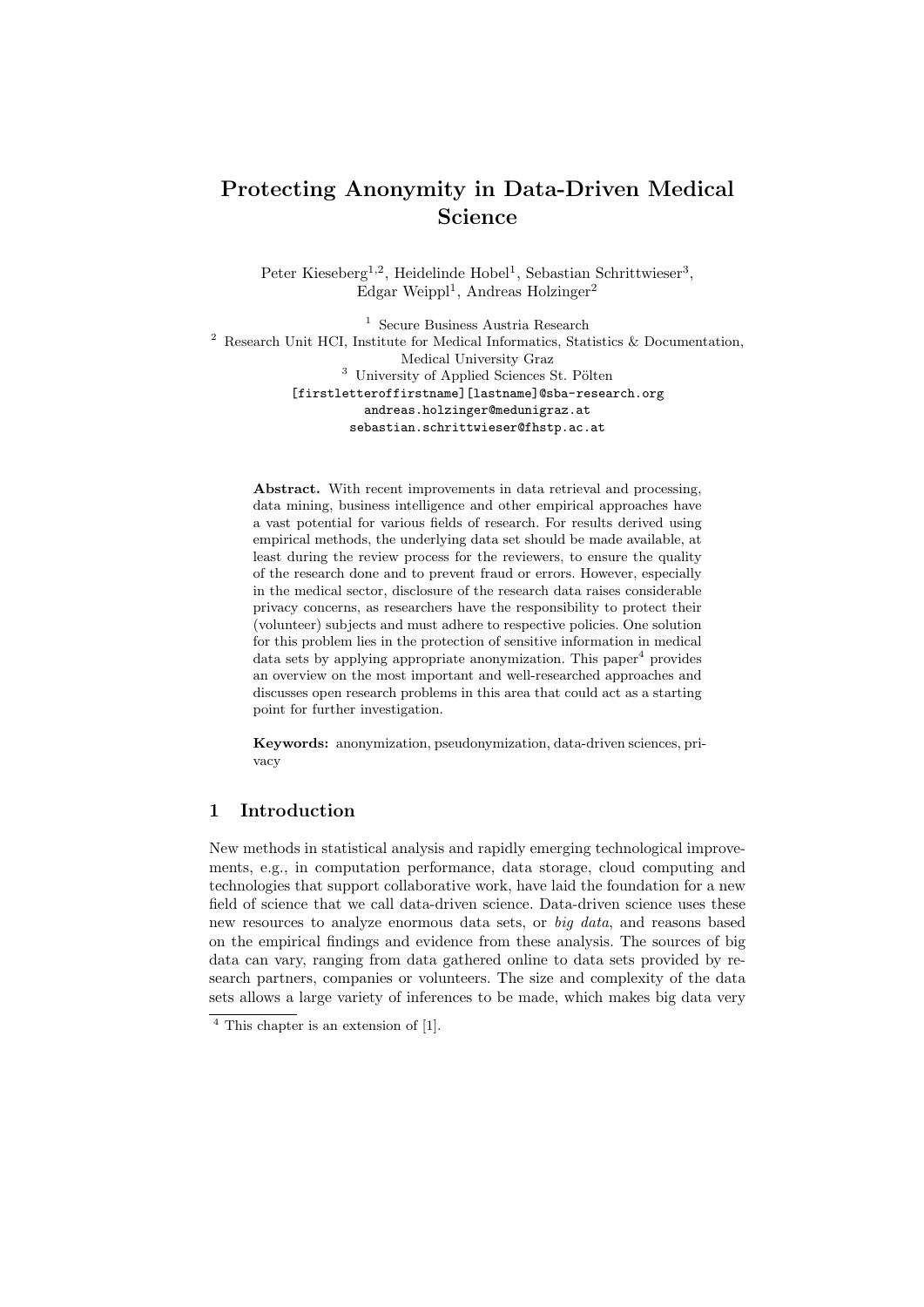useful for research but can, at the same time, potentially be exploited to extract information that could be used in malicious ways or that might infringe on the privacy of the data subjects. This especially concerns data-driven science in the medical sector, since, as a principle, most data in this field is sensitive. Even when access to the data is limited to the researcher or a research team whose members might be from different organizations or universities there is a risk of disclosure. The more people have access to the information, the higher the risk of it being exploited for malicious purposes. However, research, particularly non-commercial research, is usually intended for public dissemination through conferences or journals. The peer-review procedure normally ensures the quality of such research, but without access to the underlying data, work in the field of data-driven medical science cannot be validated by reviewers. The result is a problematic situation where authors either include the data only in a condensed or abstracted form, which protects privacy but means has the drawback the reader cannot validate the results or evaluate the data for a personal learning effect, or publish the data, even if only for the duration of the review process and with restricted access. The former solution is problematic in that the research cannot be properly reviewed, which results in chances for fraud and poor research, especially in the "publish or perish" atmosphere of pressure to publish frequently to gain the recognition of the academic field or funding institutions. Furthermore, even in the absence of fraud, missing data can make perfectly valid results look debatable. The latter solution, while mitigating these problems, exposes data sets to potential misuse. Furthermore, especially regarding data-driven research in medical sciences, the publication of the raw data will most certainly result in legal issues.

We address the question of how to utilize and share research data without exposing it to risks by providing an overview on the latest anonymization and pseudonymization techniques, especially considering the medical sector. Furthermore, we will give an overview on open questions, again especially targeting this sensitive field of information processing.

# 2 Glossary and Key Terms

This section shall define the most important or ambiguous terms used in the paper to avoid any danger of misinterpretation and to ensure a common understanding.

- Anatomization: An operation for achieving anonymization, this works by splitting the attributes of table records into QIs and sensitive columns which are stored in separate tables. Then the linking between the two tables in made ambiguous for providing anonymity (see Section 5.1).
- Anonymization: A term denoting the removal of personal information from data including the ability to link the data to persons by utilizing characteristics.
- Big Data: While this term is currently very popular, there exists no exact definition for it. Usually it is used to either describe the processing of large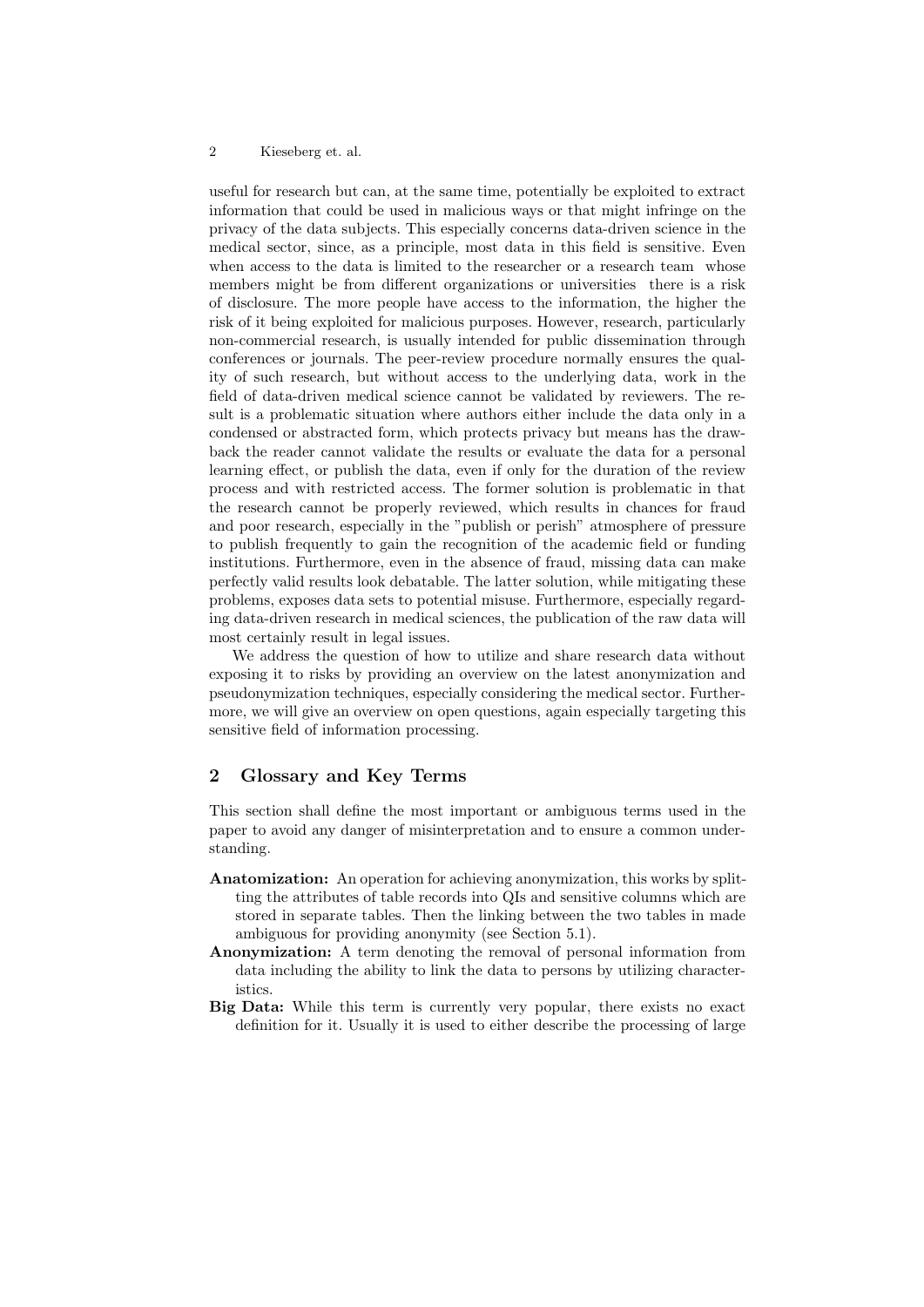amounts of data, or as a paradigm for data processing, where information from several sources is mashed up in order to generate additional knowledge.

- Business Intelligence (BI): This term describes a selection of methodologies, technologies and architectures for harvesting information relevant for business from raw data.
- Data Linkage: The effort of constructing relationships between sensitive published data and data that is public or easily accessible for attackers is called data linkage.
- Data Precision Metric (DPM): Metric or norm for measuring the information loss due to techniques for anonymization. Usually used in the context of generalization.
- Generalization: This method replaces sensitive values with more general ones by grouping values in an interval or by using taxonomies and replacing the values with parent nodes, thus reducing the granularity of quasi identifiers (see Section 5.1).
- Identifier: An attribute that uniquely identifies a person.
- k-anonymity: A paradigm for anonymization. A more detailed description is given in Section 5.2.
- $l$ -diversity: This is an extension of the k-anonymity paradigm incorporating diversity into the equivalence classes (see Section 5.3).
- Permutation: A concept similar to anatomization, this operation also splits records into QIs and sensitive attributes, stores them in different tables and makes the linkage ambiguous (see Section 5.1).
- Perturbation: Distortion of data using mechanisms like adding noise or the introduction of synthetic values, further details can be found in Section 5.1.
- Pseudonymization: Every identifier and all relevant quasi identifiers are exchanged for pseudonyms in order to cover the identity of the persons in questions.
- Quasi Identifier: This are attributes which are not directly identifiers, but can be used in combination to identify persons.
- Rule Mining: This keyword covers a multitude of techniques for the automatic extraction of rules in (often large) data sets. It constitutes an important set of techniques in the area of machine learning.
- Structured Data: In general, a representation of information that is following fixed rules. Usually used for tables or structured file formats like XML.
- Suppression: Single data elements, e.g. rows in a table, are removed from the set in order to get a higher level of anonymization. This technique is often used in order to achieve k-anonymity or related concepts, see Section 5.1.
- t-closeness: An extension of l-diversity that is secure against skewness attacks, see Section 5.4.

# 3 Background

In [2–7] the authors claim that data-driven research is a paradigm that is constantly gaining popularity in most research areas. The term "big data" originated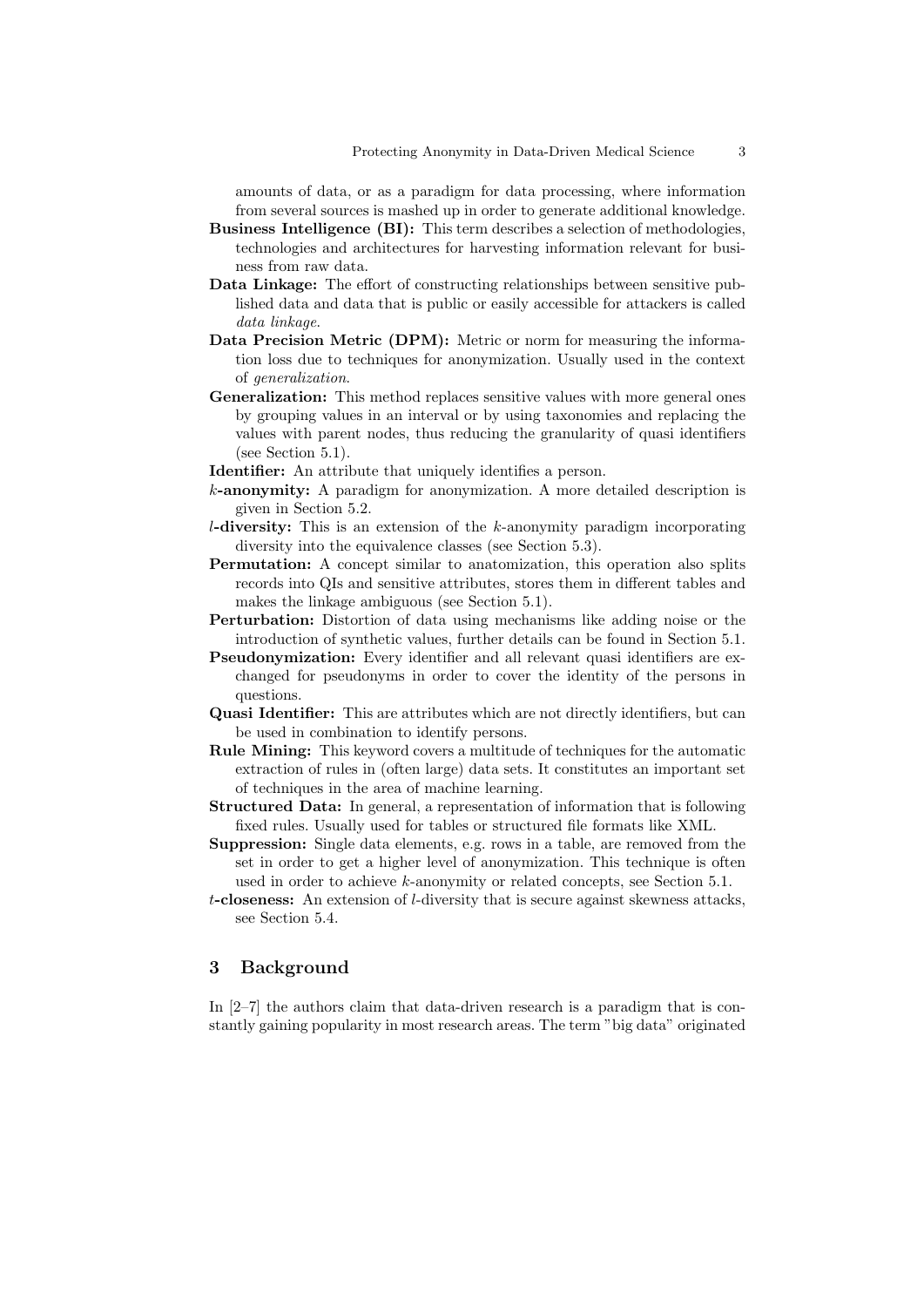in the IT sector, where large data samples had to be analyzed, usually in order to evaluate proposed algorithms or prototypes, especially with regard to practical applicability and performance issues. They can also be analyzed to derive new empirical findings concerning general trends and characteristics. Health data publishing is a prime example of an area where sensitive data must be protected from leaking into the public [8,9]. This field has shown that not only direct identifiers, such as social security numbers, can contribute to the threat of a privacy breach, but also so-called quasi-identifiers (QI), e.g., the triple ZIP-code, birth date and gender. It was shown in [8, 9] that this data triple alone allows the unambiguous identification of roughly 80% of the American citizens, resulting that private data, such as illnesses or treatment, can be inferred about them and used for malicious purposes. The effort of constructing relationships between sensitive published data and data that is public or easily accessible for attackers is called data linkage [10]. This is not only an issue in health care, either. For example, Dey et al. [4] analyzed approx. 1,400,000 Facebook account settings to infer privacy trends for several personal attributes. Although they used public accounts for their research, their results combined with the data they measured and recorded are highly sensitive and should not be published without applying appropriate anonymization or pseudonymization techniques. We, as researchers, are responsible for protecting the data we use and for preserving the privacy of our subjects, who are often volunteers. This protection includes ensuring the unlinkability of sensitive data so that data sets can be published to allow the validation of research, collaboration between several research groups, and learning by enabling the reader to repeat the described data analysis.

### 4 Privacy Threats in Data-Driven Science

The set of attributes that comprise research data can usually be divided into several categories: Identifiers, quasi identifiers, as well as sensitive and non-sensitive attributes and inferred knowledge obtained during research.

Identifiers are attributes that more or less uniquely identify a person. Typically, names are considered to be identifiers, even though they rarely "uniquely identify" a person in general (many popular names do not even uniquely identify a person in a small city), as well as addresses. While this definition does lack mathematical rigour, in general there is no big dispute on what is considered to be an identifier. Still, especially in medical data-driven research, we do see a problem with this definition when it comes to genome data, which should be classified as an identifier in our opinion. Considering the above-mentioned Facebook example, we assume that each data record comprising all required data of an account has been classified according to predefined privacy categories. This categorizes the links to the accounts into the identifier -category, which has to be removed before publishing.

*Quasi-Identifiers (QIs)* are a category initially proposed by Dalenius in [11] that includes all attributes that either themselves or in combination could also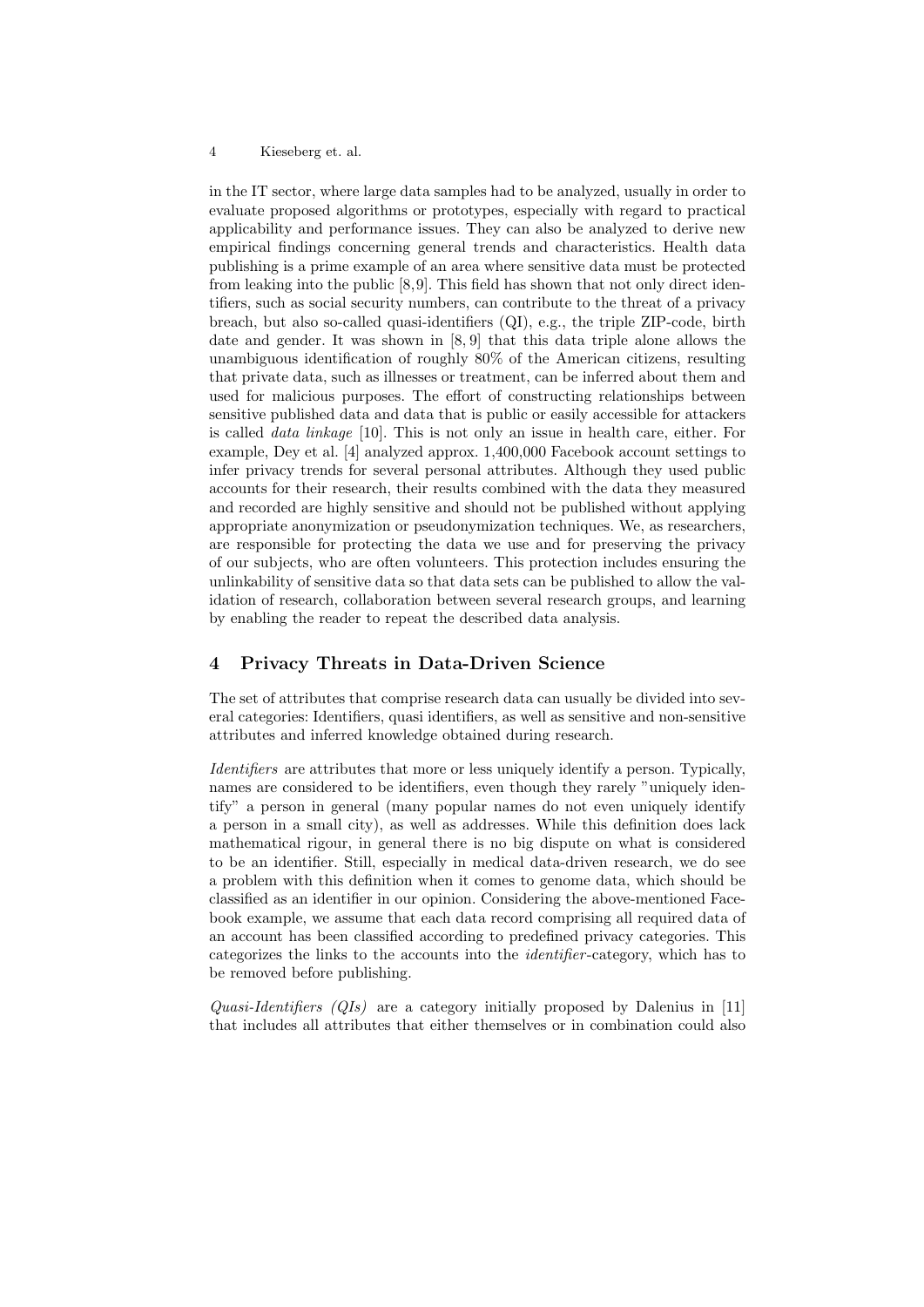be used to identify persons. While this definition explicitly includes the identifiercategory, these attributes are often removed in current literature, reducing this category to the set of attributes that do not uniquely identify a person themselves, but can pose a danger to privacy if combined with other quasi-identifiers. Common examples for QIs include birthdates or ZIP-codes.

Inference Attacks describe attacks, where background knowledge, a-priori-knowledge or public data sets are used to identify data record owners. This type of attacks is also called linkage attacks. In the Facebook example, identifying a person behind an account by mapping data derived from the list of friends to other sources, e.g. students-lists of universities, would result in an inference attack. Commonly, linkage attacks are categorized in four different types: Record linkage, attribute linkage, table linkage and probabilistic attacks [10]. In a record linkage attack, the QI is linked directly with additional information, as in the Facebook example described above. Attribute linkage looks for a correlation of QIs and inferred knowledge. For example, if an attacker knows a given individual is in a certain equivalence group, they can easily identify that persons sensitive attribute. Table linkage attacks determine the presence or absence of the record owner, while probabilistic attacks refer to the threat of a change in the general probabilistic belief of the attacker after seeing the published data.

In privacy-preserving data publishing, the identity of the record owners is usually hidden using anonymization [12] of the quasi-identifiers to prevent linkage without major information loss. There exist a number of ways in which data can be anonymized. The simplest method is the removal of attributes (quasi-identifiers) before publication in order to increase the difficulty of correctly re-identifying the individual. However, this can prevent the validation of the research method if the removed attributes influence the inferred knowledge. Additionally, the general objective of data-driven science is to find comprehensive knowledge, which means that a change in the "probabilistic belief" of an attacker is unavoidable. It can also be difficult to identify all attributes that constitute QIs, rendering anonymization efforts incomplete and, in the worst case, ineffectual.

Another closely related problem results from the new "Big Data" paradigm, where massive amounts of data from various sources are combined in order to mine correlations and/or derive rules. This is especially sensitive in case of open data initiatives, where data vaults are opened for the public and data from various sources can be combined through mashups, without prior verification of the resulting combination's sensitivity. A more detailed explanation of the inherent problems of this approach, together with a concept solution can be found in [13].

### 5 Anonymization concepts

In this chapter we will discuss a selection of operations that can be used for achieving anonymization, followed by a selection of the most popular and wellresearched models for defining anonymity.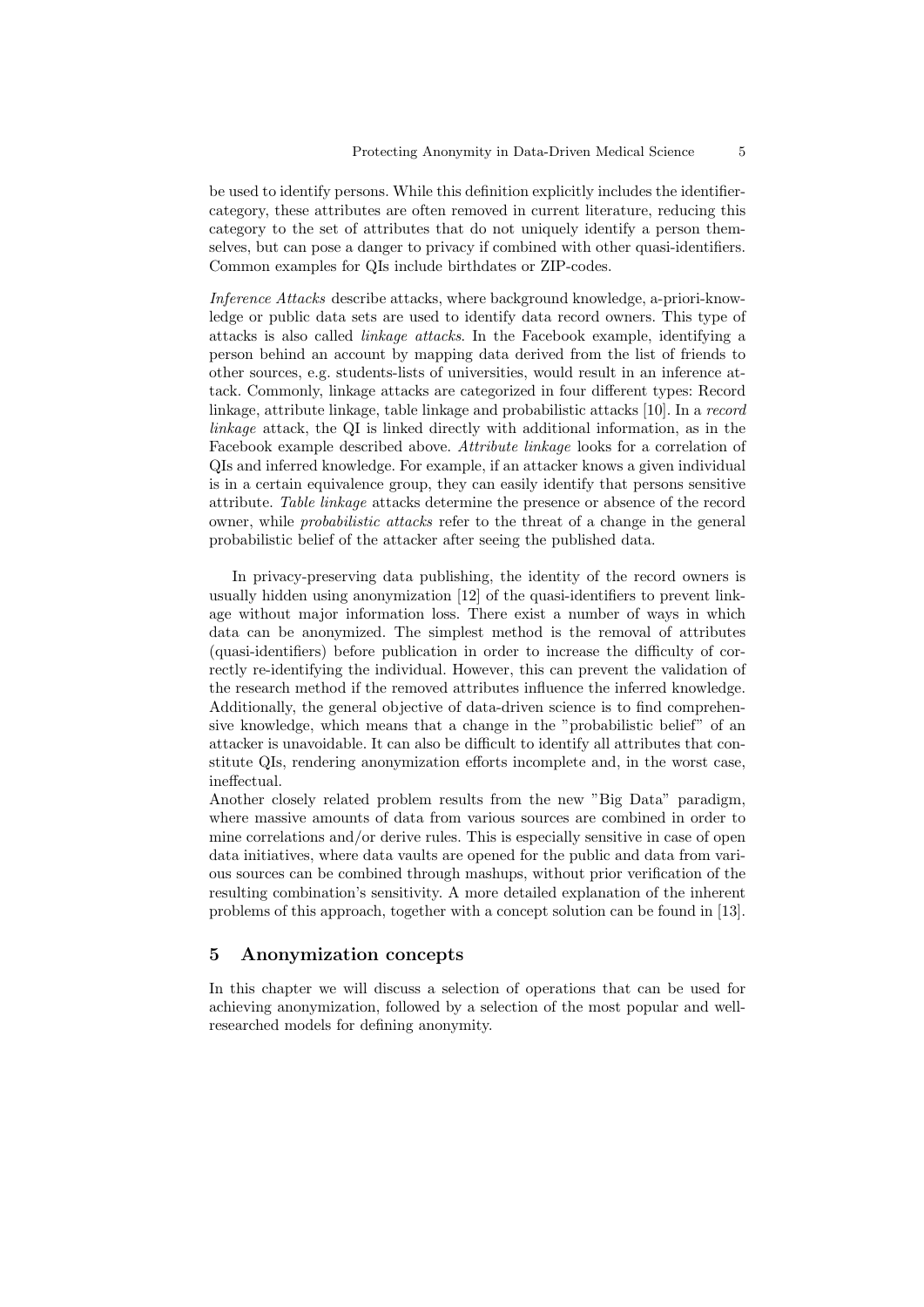### 5.1 Anonymization operations

Methods of anonymization often relate to the removal or replacement of quasiidentifiers, making the relationship between QIs and sensitive values or inferred knowledge ambiguous, and distorte the data. Fung et al. [10] provided a survey on state-of-the-art anonymization techniques, which can be divided into the following categories: Suppression, generalization, anatomization, permutation and perturbation.

Suppression is the removal or replacement of data tuples, e.g. rows of a table, before publishing. While being the most basic method, it can help yielding good results and is often used together with generalization for achieving k-anonymity. Still, the removal of data rows may lead to a drastic change in the significance of the underlying data, especially when studying rare diseases. Thus, this method must be selected with great care and it must be made sure that the removed values do not change the distribution of relevant attributes significantly. Besides this basic definition of suppression, also called Record Suppression, that relies on the removal of whole records, some modified approaches have been proposed: Sometimes it is needed to suppress every appearance of a given value in a table (see [14]) or suppressing single cells (see [15]).

Generalization also replaces values, but seeks to preserve as much information as possible while meeting the requirements of the chosen privacy model. This method replaces sensitive values with more general ones by grouping values in an interval or by using taxonomies and replacing the values with parent nodes, e.g. classifying a date such as  $01.01.1999$  in the interval  $[1990 - 1999]$  or generalizing "Jane Doe" as "female". Figure 1 shows two possible generalization strategies for different kinds of attributes. The actual information loss is measured using socalled *Data Precision Metrics*  $(DMPs)^5$ . While suppression is applied to single data elements (i.e. table rows), generalization affects entire attribute classes (i.e. table columns). In general, generalization is the method most often found in the literature on anonymization strategies. Still, there exist several extensions of this concept, e.g. cell generalization as introduced by LeFevre et. al. in [16] or multi-dimensional generalization (see [17, 18]).

Anatomization makes the relationship between QIs and inferred knowledge ambiguous by grouping, thereby solving the problem illustrated in Table 2. This works by splitting the quasi identifiers and the sensitive attributes into two tables  $T_Q$ , holding the quasi-identifiers, and  $T_S$ , containing the sensitive values, while adding a shared attribute id to both. Now the quasi identifiers are generalized in a way to make the linking between the two tables ambiguous - each characteristic of the sensitive data should then be linkable to each of the  $l$  classes of quasi identifiers, where  $l$  is a fixed threshold that determines the level of unlinkability. The main advantage of this concept is that the table holding the sensitive values can remain far more detailed compared to a pure generalization based approach, thus making them more valuable for statistic analysis.

<sup>5</sup> Despite the terminology, most DPMs are not metrics in a mathematical sense.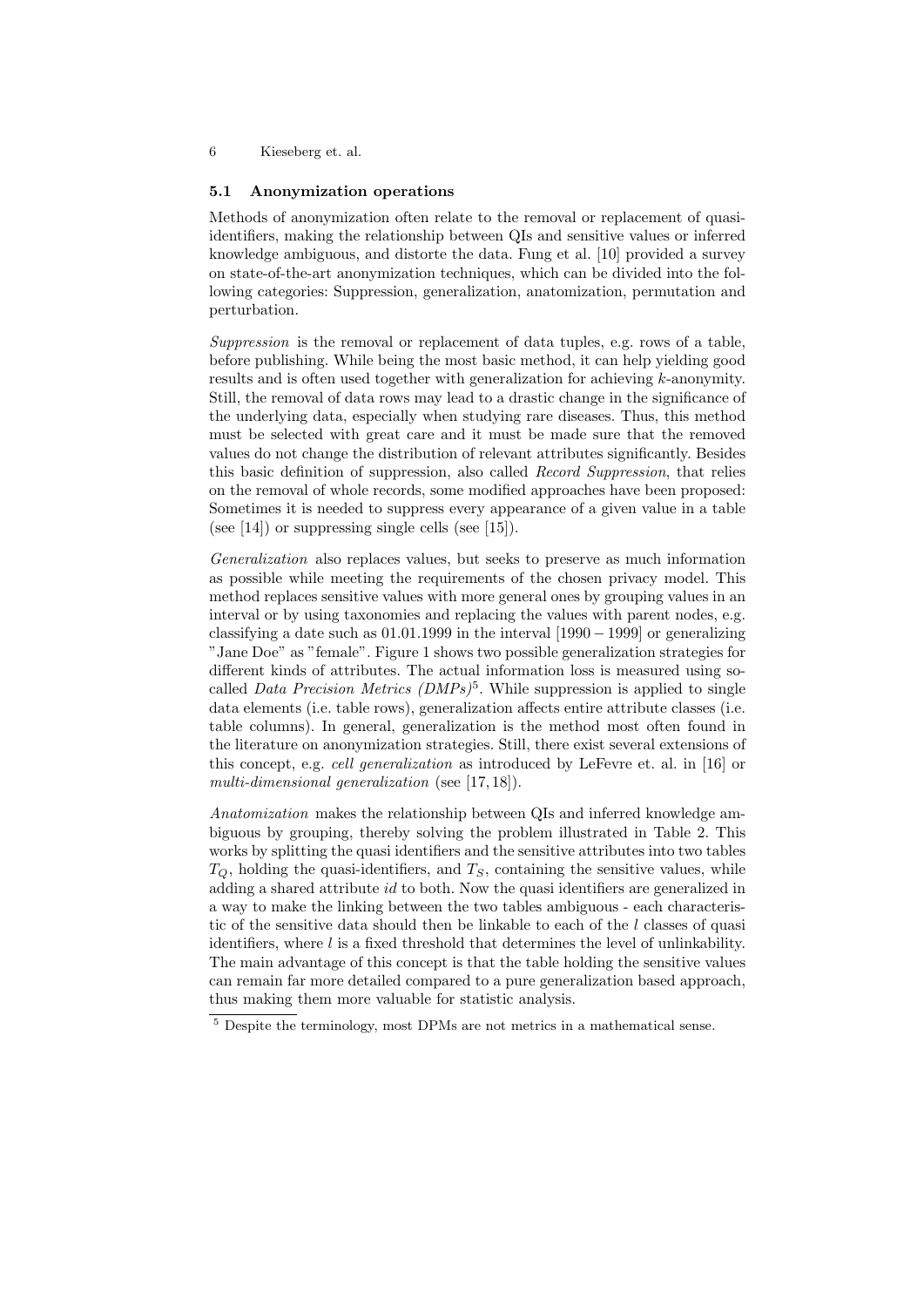

Fig. 1. Generalization of quasi-identifiers.

Permutation is a concept rather similar to anatomization. It also relies on ambiguity, shuffling inferred knowledge tuples into predefined and generalized groups in a way that does not affect statistical evaluation, so that the results are the same before and after the permutation process.

Perturbation distorts data using different techniques, such as adding noise, swapping values or using synthetic values to replace real ones. Many of these methods can be seen as some kind of dual strategy to suppression. While the latter tries to achieve anonymization by removing records from the data set, many perturbation methods add new records. One advantage of many perturbation methods lies in the preservation of statistical information [10], especially when considering techniques that exchange real data for synthetic values, however, especially when searching for unexpected correlations e.g. by applying rule-mining, perturbation may influence the result.

### 5.2 k-anonymity

The anonymization concept called  $k$ -anonymity with its special consideration of quasi-identifiers was first introduced by Sweeney in [8]. She showed that it was possible to identify individuals even after uniquely identifying attributes such as the name or social security number were removed from health records by linking attributes such as ZIP code, birthdate, and sex.

| Original data |  |                                                                        |  | First Set      |      |                     | Second Set |                     |        |
|---------------|--|------------------------------------------------------------------------|--|----------------|------|---------------------|------------|---------------------|--------|
|               |  | name sex birthdate disease sex birthdate disease sex birthdate disease |  |                |      |                     |            |                     |        |
| Bill          |  | m $ 01.05.1972 $ cancer                                                |  | M <sub>1</sub> | 1972 | cancer              |            | $P \mid 03.1972$    | cancer |
| Dan           |  | m $ 20.05.1972 $ cancer                                                |  | M              | 1972 | cancer              | P          | 03.1972             | cancer |
| Annel         |  | f   10.03.1972   anorexia $\mid$ F                                     |  |                | 1972 | anorexia            | P          | 04.1972   anorexia  |        |
| Jill          |  | f $ 31.03.1972 $ typhlitis F                                           |  |                | 1972 | $ $ typhlitis $ P $ |            | 04.1972   typhlitis |        |

**Table 1.** Original data and two anonymized sets  $(k = 2)$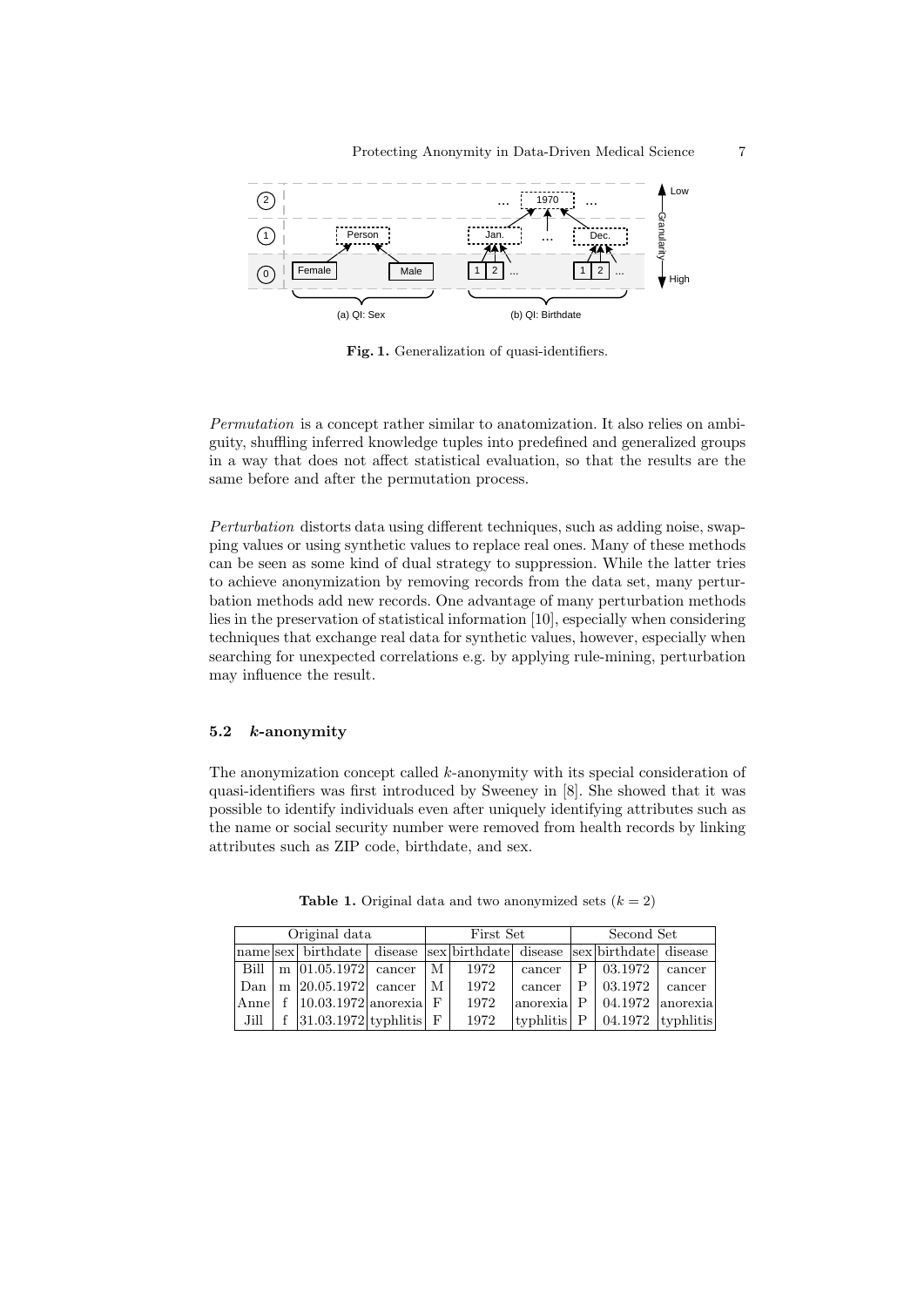The criterion of  $k$ -anonymity is satisfied if each record is indistinguishable from at least  $k-1$  other records with respect to the QIs. This means that quasiidentifying attributes must have the same values within a so-called equivalence class (which contains a minimum of  $k$  records), so that it is no longer possible to uniquely link an individual to a specific record in that class. This criterion can, e.g., be achieved by generalizing data of quasi-identifiers, such as generalizing the birthdate attribute by giving only the month and the year, or even just the year or decade. High levels of anonymity are possible with this method by raising the value of the threshold  $k$ , but lower anonymity levels are often necessary to preserve the significance of the data.

Today, k-anonymity is a widely adopted anonymization method. Over the past years, several improvements have been proposed that introduce new, stricter criteria for k-anonymity, but do not replace the original idea.

### 5.3 l-diversity

Table 2 illustrates a major limitation of k-anonymity. In this example  $(k = 3)$ , there are three male patients who were all born in 1972. The original  $k$ -anonymity algorithm creates an equivalence class for these three records to fulfill the  $k = 3$ criterion, making them indistinguishable from each other with respect to the quasi-identifiers. The problem here, however, is that the sensitive attribute (disease) is identical for all three, which effectively negates the anonymization effort. If the sensitive attributes in an equivalence class lack diversity,  $k$ -anonymity cannot ensure privacy. This problem can be countered with l-diversity, which requires each equivalence class to have at least l well-represented values for each sensitive attribute [19].

|             |     | Original data | $k$ -anonymity            |   |               |              |  |
|-------------|-----|---------------|---------------------------|---|---------------|--------------|--|
| name        | sex | birthdate     | disease                   |   | sex birthdate | disease      |  |
| <b>Bill</b> | m   | 01.05.1974    | cancer                    | M | 1974          | cancer       |  |
| Dan         | m   | 20.05.1974    | cancer                    | M | 1974          | cancer       |  |
| Anne        |     | 10.03.1972    | anorexia                  | F | 1972          | anorexia     |  |
| Jill        |     | 31.03.1972    | typhlitis                 | F | 1972          | typhlitis    |  |
| William     | m   | 10.12.1974    | cancer                    | М | 1974          | cancer       |  |
| Mary        |     |               | $12.12.1973$ short breath | F | 1972          | short breath |  |

Table 2. Original data and two anonymized sets  $(k = 2)$ 

The definition of "well-represented" depends on the actual data. There are five different approaches, of which the most basic, "entropy l-diversity", requires each equivalence class to include at least  $l$  different values for the sensitive attributes. Table 2 shows an example for data obeying entropy-l-diversity. To achieve higher levels of entropy diversity, the quasi-identifiers must be further generalized . The main problem of l-diversity is that it only prevents unique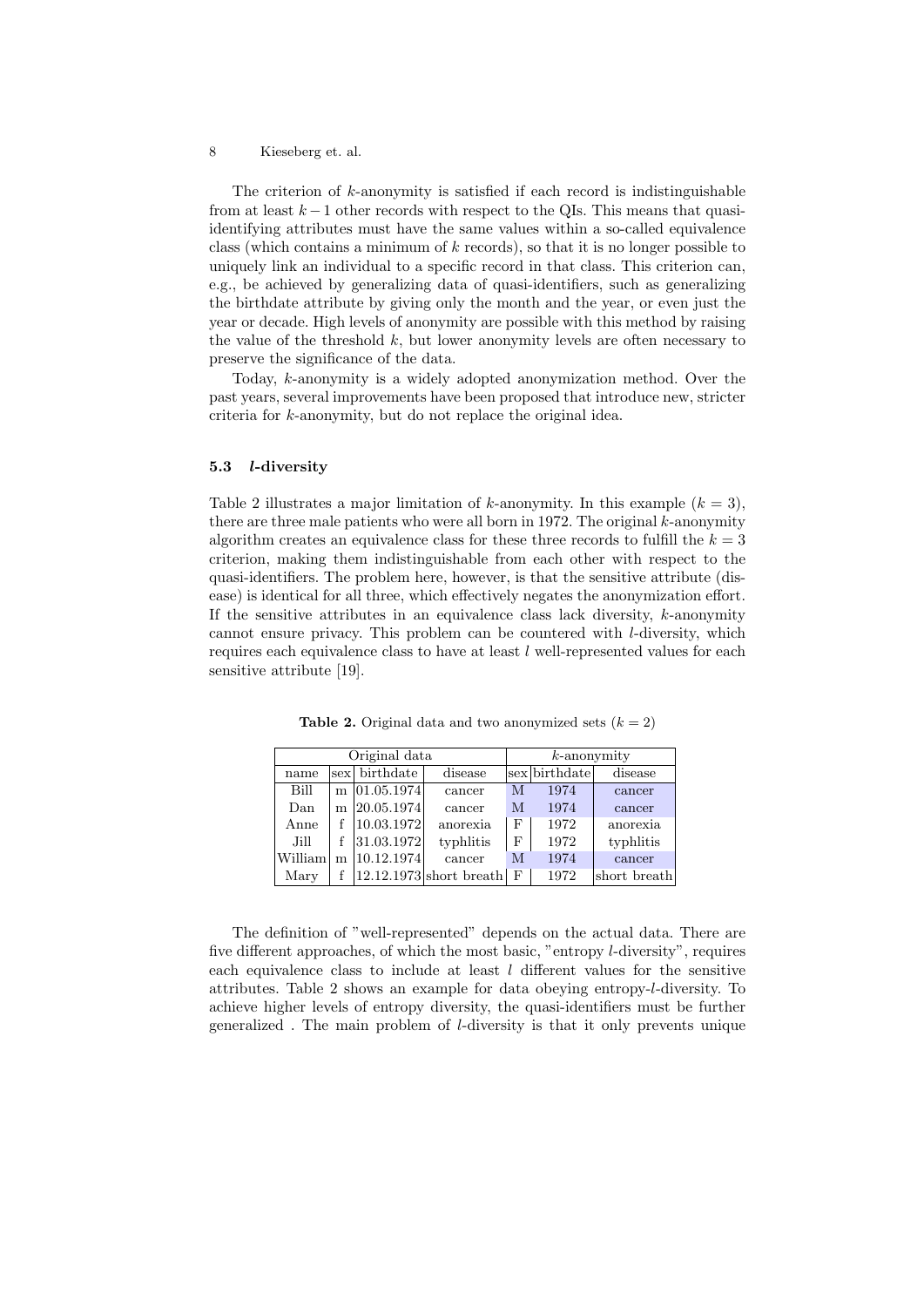matching of an individual to a sensitive value while ignoring the overall distribution of sensitive values. This makes statistical analysis of equivalence classes possible (skewness attack): Consider a microdata set anonymized with entropy-2-diversity that has an equivalence class containing a sensitive attribute that applies only to a very small percentage (e.g.,  $1\%$ ) of a countrys population, e.g. a rare disease. The probability of a specific individual in this equivalence class suffering from this rare disease is up to 50%, which is much higher than the actual probability within the entire population.

#### 5.4 t-closeness

The concept of  $t$ -closeness was developed as an improvement to  $k$ -anonymity and l-diversity in order to mitigate above mentioned skewness attacks. The basic principle lies in choosing the equivalence classes in a way that the distribution of any sensitive attribute in any class is similar to its distribution in the original table [20]. More precisely, let  $D_{all}$  be the distribution of a sensitive attribute in the original table holding all data records and  $D_i$  be the distribution of that same attribute in the  $i^{th}$  equivalence class, for all classes  $i = 1 \dots n$  as defined in the  $k$ -anonymity paradigm. Then these equivalence classes are obeying the  $t$ closeness criteria for a given value t if and only if the the distance between  $D_{all}$ and  $D_i$  is at most  $t, \forall i = 1 \dots n$ . However, the main questions is, how to measure this distance between equivalence classes, while including the semantic distance between values. The solution is the so-called Earth Mover Distance EMD as defined in [20].

The t-closeness paradigm has some drawbacks tough: (i) The first and most important drawback considers the impact of enforcing t-closeness on the data set: When assuming t-closeness, the sensitive values will have the same distribution in all equivalence classes with respect to the quasi identifiers, thus having a significant impact on the correlation between these attributes and the QIs. Since a lot of research in medical data-driven science is actually targeting at such correlations, t-closeness remains unusable in these cases. (ii) Another drawback is that t-closeness lacks the ability to specify separate protection levels for each quasi identifier. Furthermore, (iii) there still exist special attribute linkage attacks on t-closeness when utilizing it on sensitive numerical attributes as shown in [21].

#### 5.5 Pseudonymization

Pseudonymization is a method related to anonymization that combines the advantages of anonymization and transparency for the publisher [12]. It is frequently employed in research that uses medical records and has the advantage of making it possible to reverse the anonymization process if necessary, e.g. for health care reasons. For example, in [22], pseudonyms are used to implement the link between individual and sensitive data, in this case medical health records. Cryptographic keys ensure that only authorized persons can re-identify the links. Related approaches can also be found in [23] and [24]. In [25], two solutions for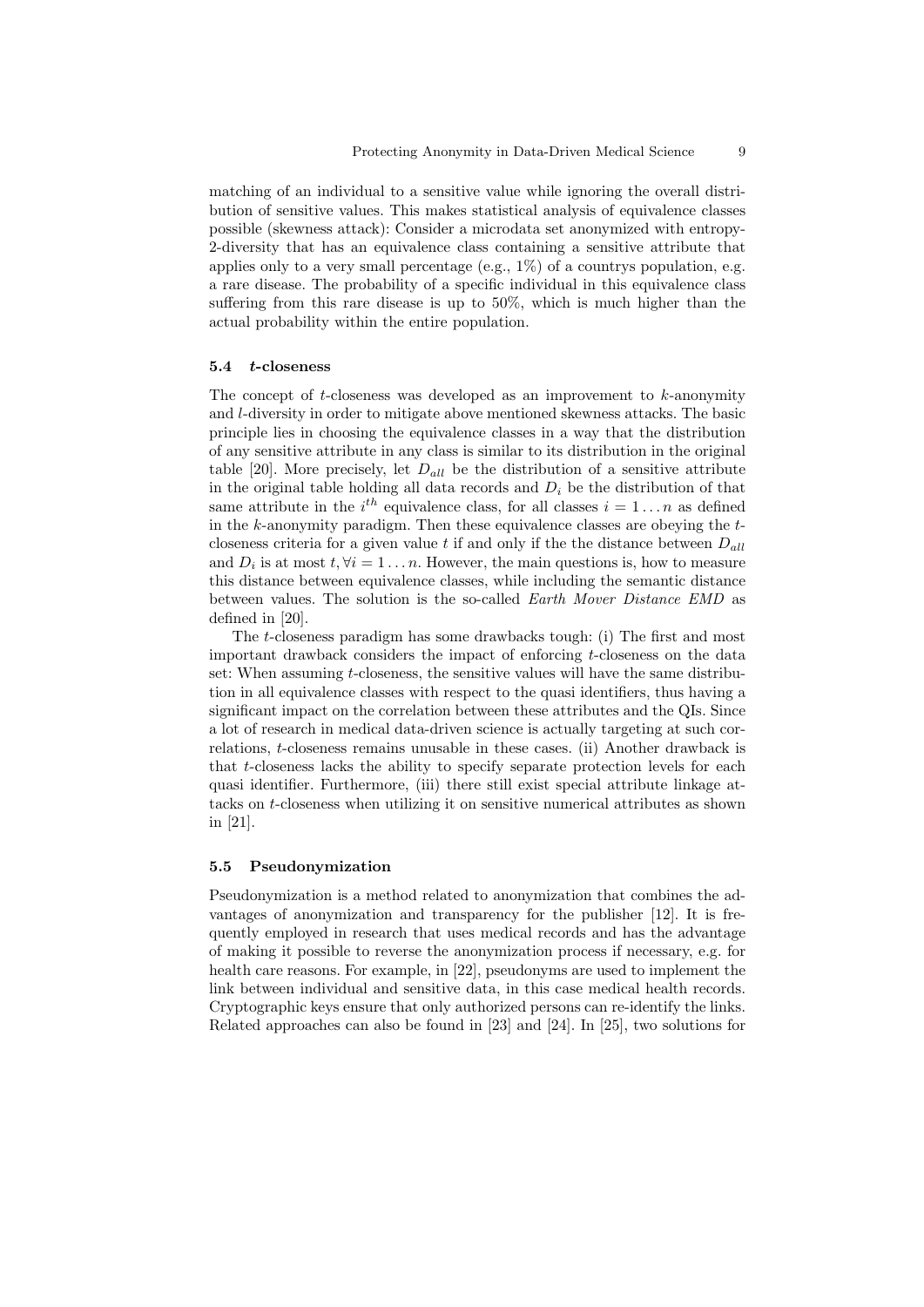protecting sensitive radiology data through pseudonymization are discussed: In the first approach the unique patient identification numbers are exchanged for reversible pseudonyms by using hashing and encryption techniques, the second one works by applying irreversible one-way pseudonyms. Both solutions lead to pseudonymized health records that can be used for research purposes while ensuring patient privacy.

# 6 Open Problems and Future Trends

Over the last years, a strong trend towards data-driven research methods has emerged in medical science. Results from the analysis of these data sets are improving constantly, which leads to the conclusion that data-driven research approaches will gain even more attention over the next years. For handling medical data there exist clear regulatory frameworks, e.g. the Health Insurance Portability and Accountability Act (HIPAA), which defines to what extent information can be released to third parties and forbids the disclosure of "individually identifiable health information". As medical data is complex and inhomogeneous, there exist many different potential anonymization approaches, while ongoing research in anonymization and pseudonymization promises even better privacypreserving methods for the future.

Still, there are many problems to be solved in the realm of data protection in data-driven medical science. To begin with, many of the procedures currently in use only work with structured data, e.g. database records. This specially holds true for all techniques based on the k-anonymity concept, where each information particle falls into a well-defined category (column). But even for this heavily structured data, there exist several open research questions, which we will discuss in this chapter, grouped by their assets.

### 6.1 Questions regarding quasi identifiers

The first group of concerns lies in the selection and treatment of the quasi identifiers. While this is rather straightforward in the standard examples (e.g. sex, birthdate), there are some inherent questions that need discussion, especially relating to the medical sector:

Definition of quasi identifiers While sounding trivial and indeed very easy to decide in the standard example, this is not so trivial when considering medical data. A diagnose could, for example, be so rare that the field together with the ZIP-code results in deanonymization of the respective person. The diagnose would need to be treated as a QI in this example. Further examples include rare blood types and parts of genome sequences. The determination of QIs is an important research area for guaranteeing the privacy of patients in data-driven medical research.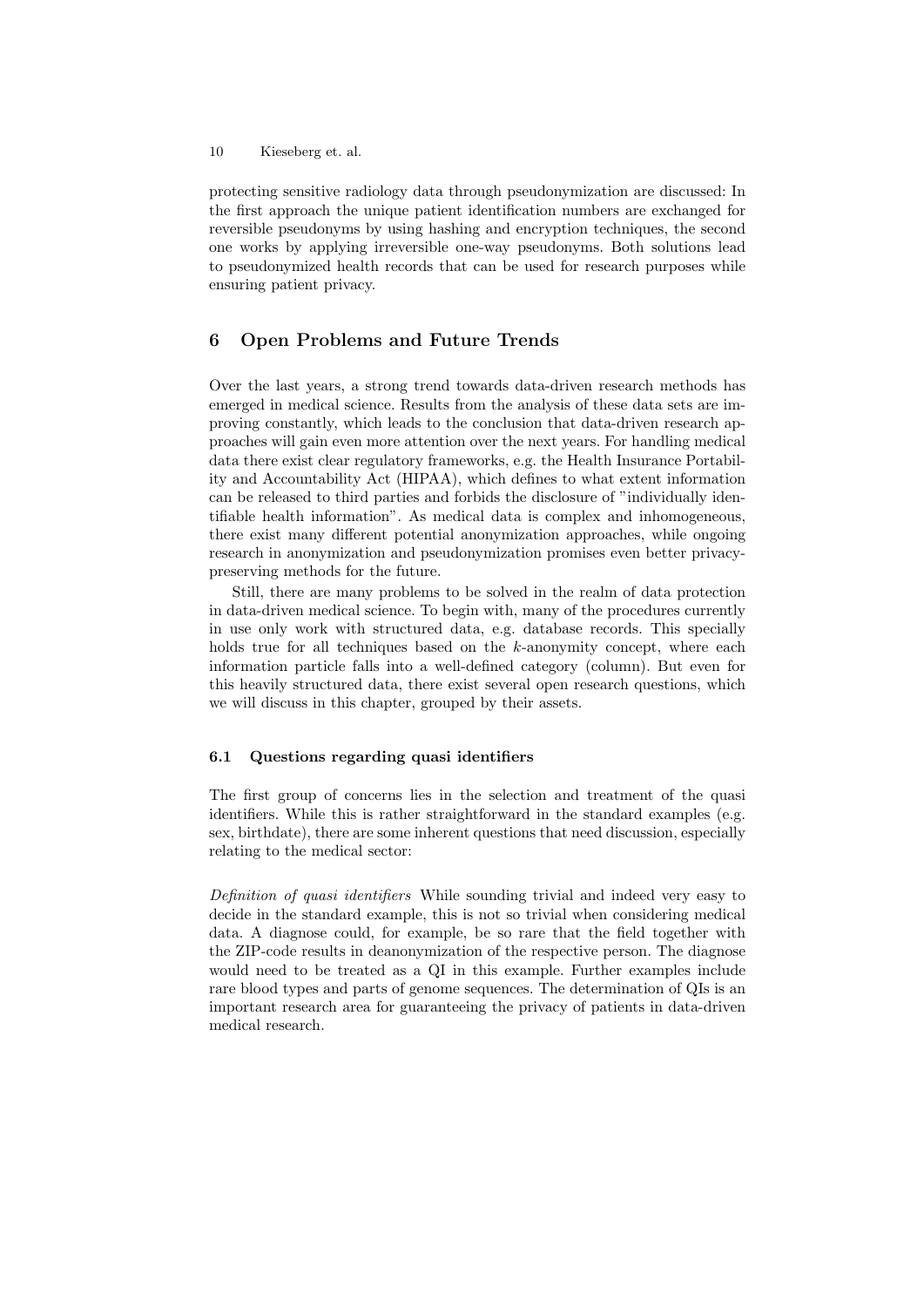Generalization of non-trivial QIs Following the example in the previous paragraph, the field "diagnose", too, is a quasi identifier that a generalization strategy is needed for. While generalization is rather trivial for standard attributes like dates or numbers, it is rather difficult for free text fields. In the case of a diagnose, ontologies could help generating a generalization tree, still, when considering free text like it is found in notes from GPs, a lot of further research is needed.

Independence of QIs Sometimes, QIs may not be as independent as they seem. E.g., considering the QI "sex", an entry in the field "diagnose" containing "breast cancer" leads to an approx. 99% chance of this record belonging to a female person, thus rendering the generalization of "sex" practically useless without the generalization of the field "diagnose". The research in this sector also includes the identification of such QIs, preferably without too much knowledge required on the respective field. One fruitful approach could be the utilization of rule mining in order to derive such dependencies.

#### 6.2 Questions regarding collaboration

Collaborating with other research institutes again opens up several interesting research questions that need to be tackled in the close future.

Data Precision Metrics Most metrics for measuring the information loss currently in use are rather trivially depending on the selected generalization strategies. While there exist examples for metrics depending on the actual data distribution, these are rather inefficient during the calculation. Finding efficient and expressive metrics seems to be a valuable research question to us. This also includes the question of fairness when using different strategies for different data recipients on the same source data.

Leak Detection Even in case of perfect privacy protection, the leaking of research data may result in severe damage to the data owner, e.g. due to premature publication of results and the need for subsequent revision, or simply because of the value of the data set itself. While techniques for watermarking databases (e.g. see [26], [27] can be utilized, these are usually independent from the data (not the data storage, though) itself, thus making them removable without reducing the overall quality of the data sets. Thus, research on how to combine leak detection with privacy protection could enhance the willingness of data owners to share their data with other researchers. While there has been some research regarding this during the last years, these approaches (e.g. [28], [29]) currently only cover the basic k-anonymity concept.

## 6.3 General research questions

This Section contains some other research questions related to the topic of protecting privacy in data-driven medical science, which did not fit into the above categories.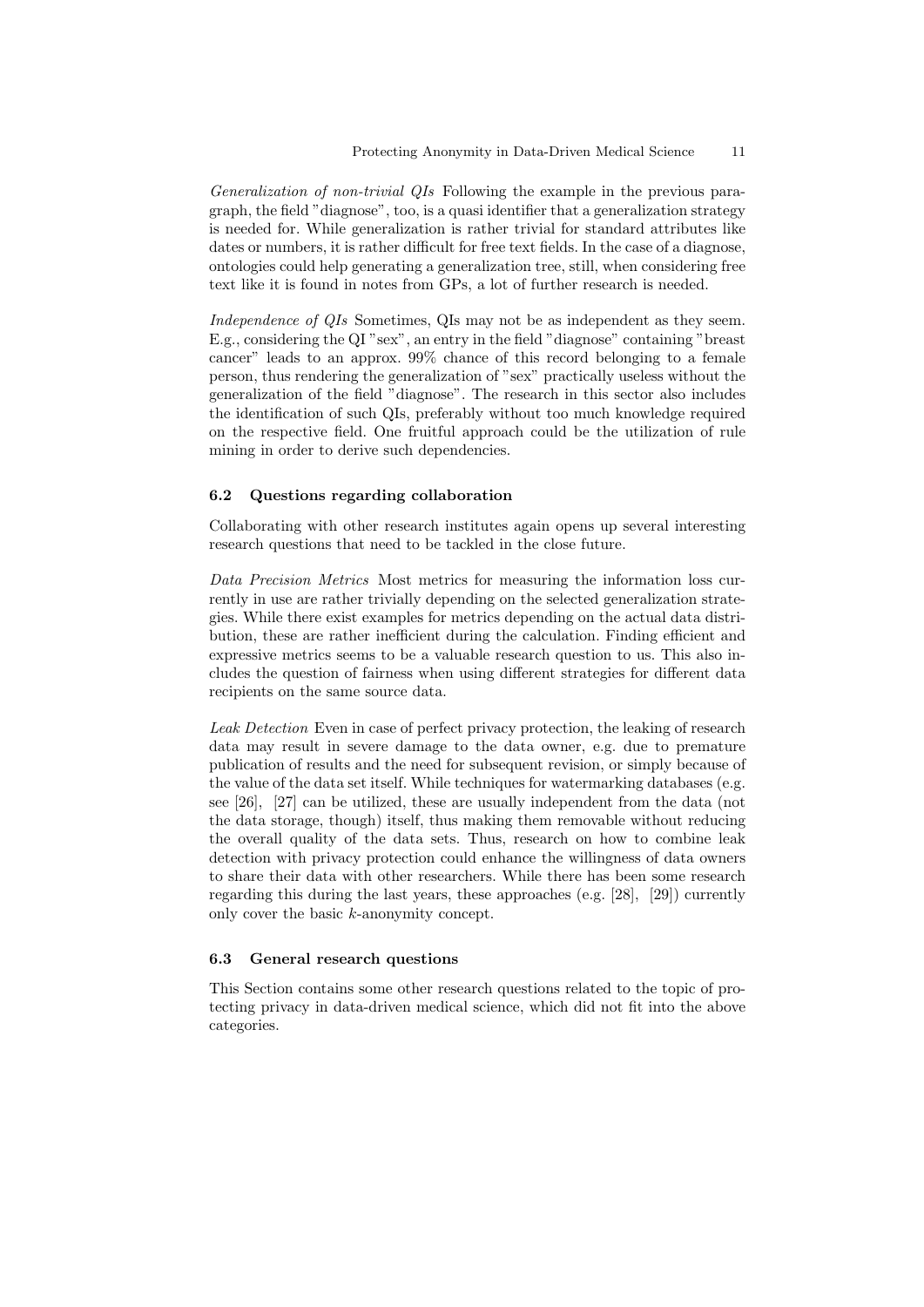Structuring unstructured data While a lot of data used in medical research naturally possesses the form of structured data (e.g. derived from machines), there is also a wide variety of unstructured data found, e.g. notes and receipts from general practitioners, as well as simply older data. While there have been considerable efforts been spent on the topic of structuring this semi- and unstructured data vaults during the last years (e.g. by Heurix in [30] and [31]), a comparison of this research with a subsequent identification of the major weaknesses and research gaps is needed. Following this basic analysis, research into constructing a working mechanism needs to be conducted.

Practical Considerations In order to spread these anonymization techniques, efficient implementations are needed, preferably open source in order to enable the researchers to optimize the algorithms with respect to the data. An example for a framework can be found in [32], with an outline for an optimization for biomedical datasets in [33]. This also includes research on the optimization of the algorithms, which e.g. has been conducted by El Emam et. al in [34] for basic k-anonymity. Furthermore, for review processes, an interface allowing the anonymous exchange of data sets in the course of the peer-review process would be a valuable addition.

#### 6.4 Influencing other research areas

In other research areas, the problem of privacy in data-driven science is rather new which results in a striking absence of specific laws or regulations. In classical IT security we are under the impression that currently research data is usually held back instead of released in an anonymized state. In our opinion this is largely due to a lack of rules for anonymous data publishing which pushes responsibility for privacy protection onto individual researchers, thus resulting in uncertainty. This poses a major problem for the reproducibility of results, which is one of the main pillars of modern science and it's underlying review paradigm. Furthermore, todays anonymization concepts mostly come from medical research and are therefore designed for highly structured data, thus often cannot be used for other types of data. This again opens up a new area for research into new methods. In view of the rapidly growing trend towards more data-driven research, these new methods will be needed rather sooner than later. Specific policies and guidelines governing the public availability of data in (data-driven) science would also be helpful in order to guarantee the validity of published research.

# 7 Conclusion

In this chapter, we discussed several important anonymization operations and models for ensuring privacy, especially relating to the medical sector, focussing on data-driven medical research. Anonymization methods aim to obfuscate the identity of the record owners, taking into account not only direct identifiers but also quasi-identifiers. The eligible anonymization methods depend on the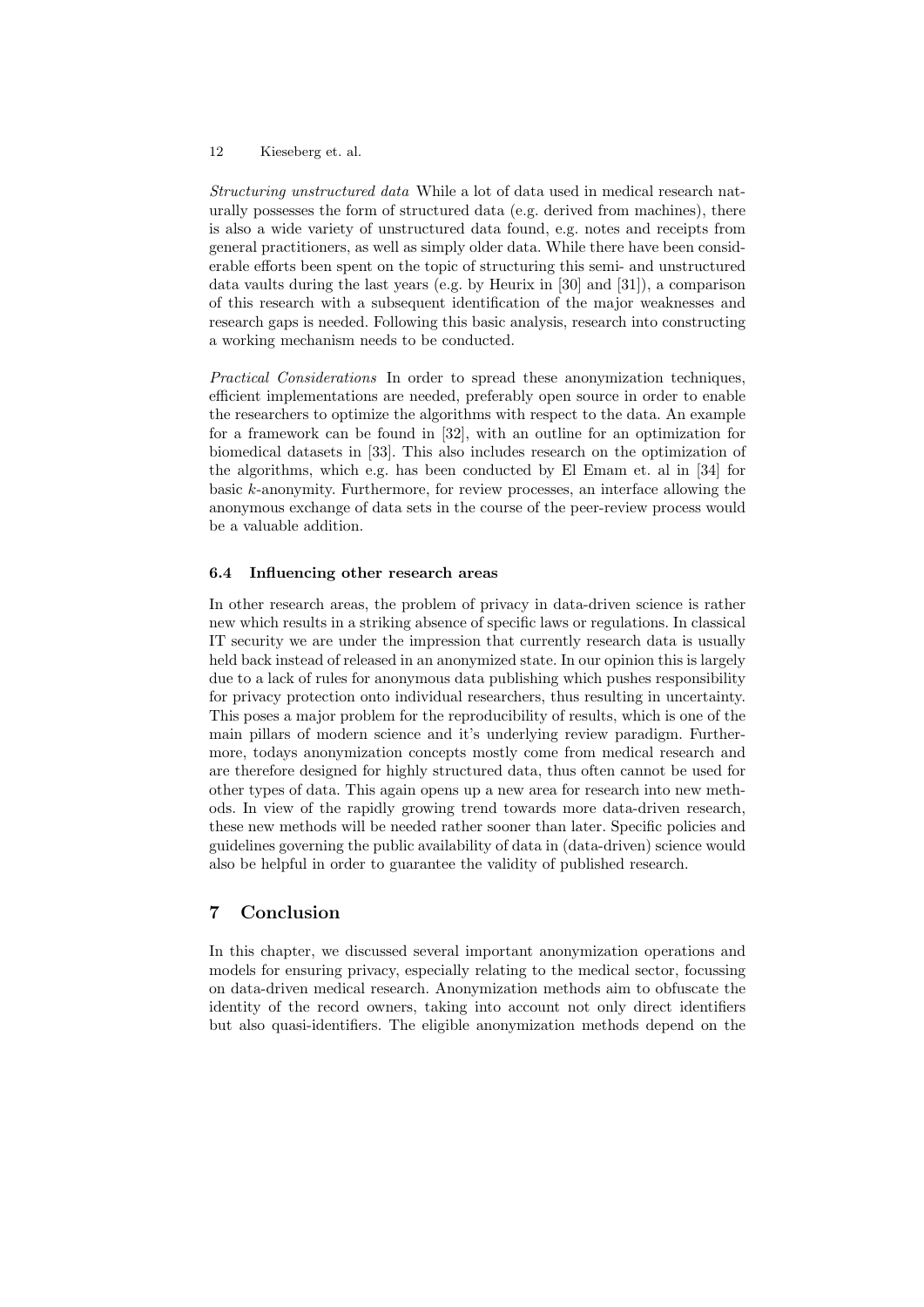internal structure of data and its external representation. Once the appropriate method has been identified, the requirements of the chosen privacy models can be satisfied, but each time a data set is anonymized, information is lost or the data may be distorted. Furthermore, we outlined several interesting research questions that need to be tackled in order to heighten the security margin for protecting privacy, as well as produce more significant anonymized data sets for analysis.

On related terms, an even more general problem concerning the reproducibility of research, lies in the authenticity of the used data. While this does not directly relate to the topic of anonymization as discussed in this work, it is vital to take into account that the data used in data-driven medical science must be trustworthy, may it be anonymized or not. Still, anonymization can hinder the inspection and/or validation of data, thus we see additional research questions arising from this antagonism of protecting privacy on the one side and providing means of validating data on the other. Furthermore, researchers in data drivenscience must always have in mind that the proper validation of their data with respect to originality and authenticity, as well as of the algorithms in use is of the utmost importance.

# Acknowledgments

The research was funded by COMET K1 and grant 840824 (KIRAS) by the FFG - Austrian Research Promotion Agency.

# References

- 1. Hobel, H., Schrittwieser, S., Kieseberg, P., Weippl, E. In: Privacy, Anonymity, Pseudonymity and Data Disclosure in Data-Driven Science. (0 2013)
- 2. Bonneau, J.: The science of guessing: analyzing an anonymized corpus of 70 million passwords. In: Security and Privacy (SP), 2012 IEEE Symposium on, IEEE (2012) 538–552
- 3. Chia, P.H., Yamamoto, Y., Asokan, N.: Is this app safe?: a large scale study on application permissions and risk signals. In: Proceedings of the 21st international conference on World Wide Web, ACM (2012) 311–320
- 4. Dey, R., Jelveh, Z., Ross, K.: Facebook users have become much more private: A large-scale study. In: Pervasive Computing and Communications Workshops (PERCOM Workshops), 2012 IEEE International Conference on, IEEE (2012) 346– 352
- 5. Siersdorfer, S., Chelaru, S., Nejdl, W., San Pedro, J.: How useful are your comments?: analyzing and predicting youtube comments and comment ratings. In: Proceedings of the 19th international conference on World wide web, ACM (2010) 891–900
- 6. West, R., Leskovec, J.: Human wayfinding in information networks. In: Proceedings of the 21st international conference on World Wide Web, ACM (2012) 619–628
- 7. Zang, H., Bolot, J.: Anonymization of location data does not work: A large-scale measurement study. In: Proceedings of the 17th annual international conference on Mobile computing and networking, ACM (2011) 145–156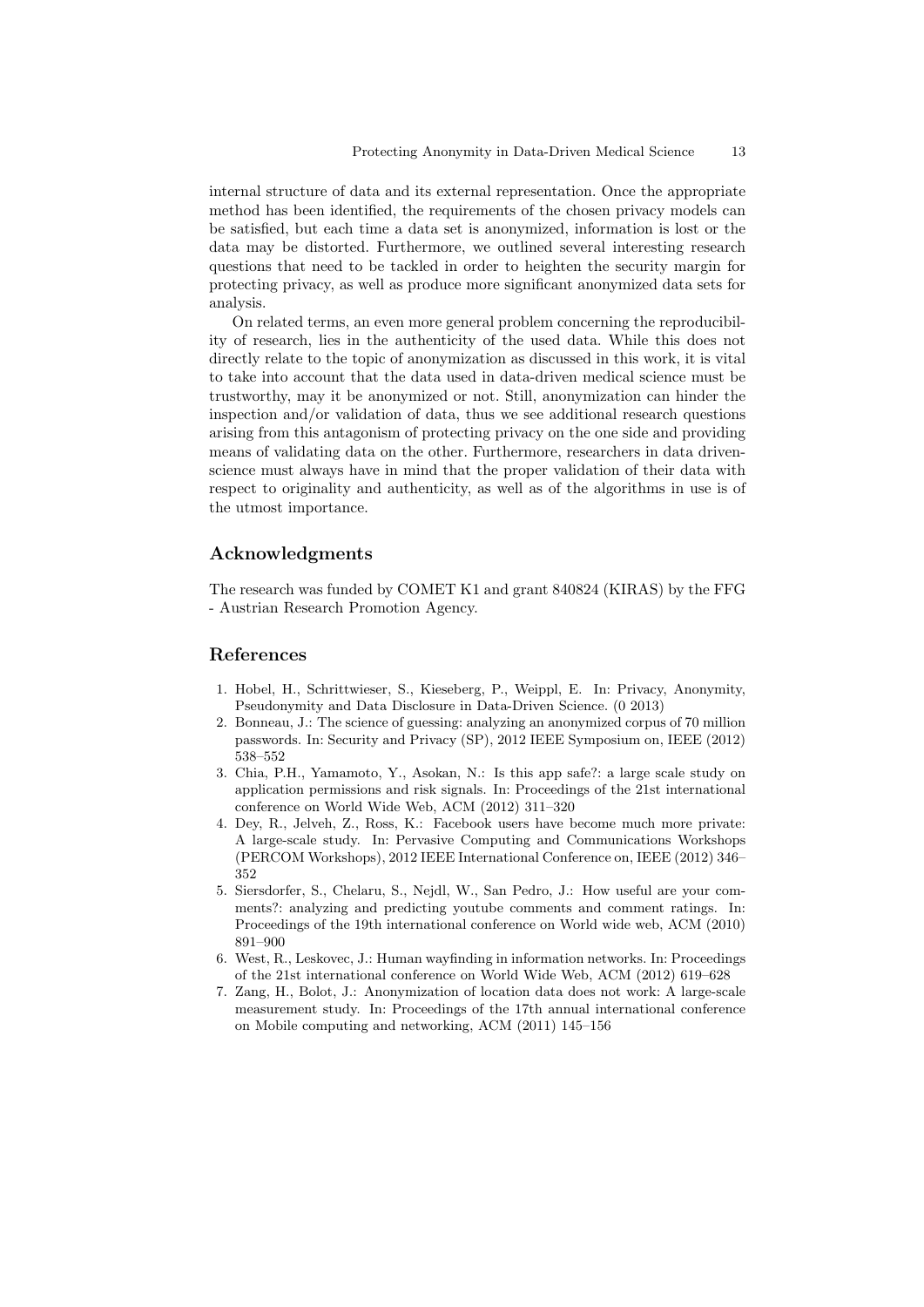- 14 Kieseberg et. al.
- 8. Sweeney, L.: Achieving k-anonymity privacy protection using generalization and suppression. International Journal of Uncertainty, Fuzziness and Knowledge-Based Systems 10(05) (2002) 571–588
- 9. Sweeney, L.: k-anonymity: A model for protecting privacy. International Journal of Uncertainty, Fuzziness and Knowledge-Based Systems 10(05) (2002) 557–570
- 10. Fung, B., Wang, K., Chen, R., Yu, P.S.: Privacy-preserving data publishing: A survey of recent developments. ACM Computing Surveys (CSUR) 42(4) (2010) 14
- 11. Dalenius, T.: Finding a needle in a haystack-or identifying anonymous census record. Journal of official statistics 2(3) (1986) 329–336
- 12. Pfitzmann, A., Köhntopp, M.: Anonymity, unobservability, and pseudonymitya proposal for terminology. In: Designing privacy enhancing technologies, Springer (2001) 1–9
- 13. Hobel, H., Heurix, J., Anjomshoaa, A., Weippl, E.: Towards security-enhanced and privacy-preserving mashup compositions. In Janczewski, L., Wolfe, H., Shenoi, S., eds.: Security and Privacy Protection in Information Processing Systems. Volume 405 of IFIP Advances in Information and Communication Technology. Springer Berlin Heidelberg (2013) 286–299
- 14. Wang, K., Fung, B.C., Philip, S.Y.: Handicapping attacker's confidence: an alternative to k-anonymization. Knowledge and Information Systems 11(3) (2007) 345–368
- 15. Meyerson, A., Williams, R.: On the complexity of optimal k-anonymity. In: Proceedings of the twenty-third ACM SIGMOD-SIGACT-SIGART symposium on Principles of database systems, ACM (2004) 223–228
- 16. LeFevre, K., DeWitt, D.J., Ramakrishnan, R.: Incognito: Efficient full-domain kanonymity. In: Proceedings of the 2005 ACM SIGMOD international conference on Management of data, ACM (2005) 49–60
- 17. LeFevre, K., DeWitt, D.J., Ramakrishnan, R.: Mondrian multidimensional kanonymity. In: Data Engineering, 2006. ICDE'06. Proceedings of the 22nd International Conference on, IEEE (2006) 25–25
- 18. LeFevre, K., DeWitt, D.J., Ramakrishnan, R.: Workload-aware anonymization. In: Proceedings of the 12th ACM SIGKDD international conference on Knowledge discovery and data mining, ACM (2006) 277–286
- 19. Machanavajjhala, A., Kifer, D., Gehrke, J., Venkitasubramaniam, M.: l-diversity: Privacy beyond k-anonymity. ACM Transactions on Knowledge Discovery from Data (TKDD) 1(1) (2007) 3
- 20. Li, N., Li, T., Venkatasubramanian, S.: t-closeness: Privacy beyond k-anonymity and l-diversity. In: ICDE. Volume 7. (2007) 106–115
- 21. Li, J., Tao, Y., Xiao, X.: Preservation of proximity privacy in publishing numerical sensitive data. In: Proceedings of the 2008 ACM SIGMOD international conference on Management of data, ACM (2008) 473–486
- 22. Heurix, J., Karlinger, M., Neubauer, T.: Pseudonymization with metadata encryption for privacy-preserving searchable documents. In: System Science (HICSS), 2012 45th Hawaii International Conference on, IEEE (2012) 3011–3020
- 23. Neubauer, T., Heurix, J.: A methodology for the pseudonymization of medical data. International journal of medical informatics 80(3) (2011) 190–204
- 24. Heurix, J., Neubauer, T.: Privacy-preserving storage and access of medical data through pseudonymization and encryption. In: Trust, Privacy and Security in Digital Business. Springer (2011) 186–197
- 25. Noumeir, R., Lemay, A., Lina, J.M.: Pseudonymization of radiology data for research purposes. Journal of digital imaging 20(3) (2007) 284–295